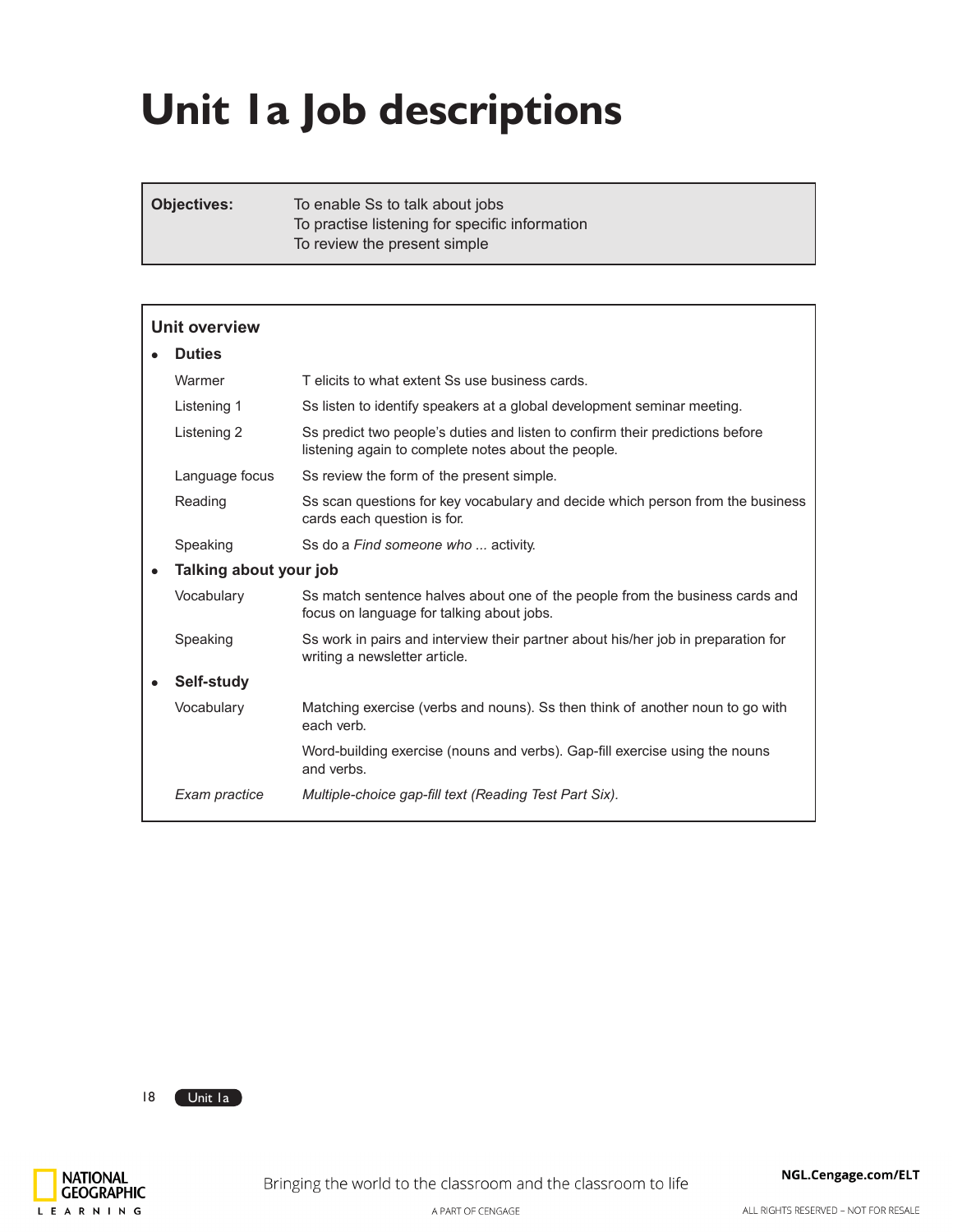# **Duties**

**1 Warmer (books closed):** T asks Ss how important business cards are to them (their own/other people's).

 $(1.01-1.06)$ 

**2 Ex** ➊**:** T introduces the context of a global development seminar and then T focuses Ss' attention on the business cards, clarifying job vocabulary where necessary. Ss listen to six conversations and number the business cards in the order in which the people speak.

- *1 Elif Güreli*
- *2 Adrianna Marek*
- *3 Silvio Ruben*
- *4 Sunita Nandi*
- *5 Hans Klett*
- *6 Kurt Bjornson*
- **3 Ex** ➋**:** T focuses Ss' attention on two of the cards: Adrianna Marek's and Kurt Bjornson's. T elicits from the group what they think their duties are.

Ss listen to Adrianna Marek and Kurt Bjornson in order to find out whether their predictions were correct. T.07–1.08) T should not give too much information at this stage as Ss will listen again and take notes in **Ex <sup>6</sup>**.

**4 Ex** ➌**:** Ss read the notes about Adrianna Marek and Kurt Bjornson before listening to the audio CD again. T explains any difficult vocabulary where necessary. T uses the feedback to check whether Ss have problems with the third person *-s* when talking about the people's jobs.

| Adrianna Marek: 1 |              | Works for a company that produces vaccines and sells them<br>to doctors |
|-------------------|--------------|-------------------------------------------------------------------------|
|                   | $\mathbf{2}$ | <b>Discusses new products with doctors</b>                              |
|                   | 3            | <b>Deals with designers and printers</b>                                |
|                   | 4            | Deals with the health authorities in central Europe                     |
|                   | 5            | Travels a lot                                                           |
|                   | 6            | Organises conferences for the medical press                             |
| Kurt Bjornson:    | $\mathcal I$ | Recruits people                                                         |
|                   | $\mathbf{2}$ | <b>Writes job advertisements</b>                                        |
|                   | 3            | <b>Chooses the applicants to interview</b>                              |
|                   | 4            | Interviews the applicants with the department manager                   |
|                   | 5            | Contacts successful and unsuccessful candidates                         |
|                   | 6            | Deals with employees' problems                                          |
|                   | 7            | Informs employees if the management isn't satisfied with their<br>work  |

**5** Before Ss look at the **Don't forget!** section, T elicits the form of the present simple from Ss. T then draws Ss' attention to the **Don't forget!** section, which focuses on the main problem areas encountered when using the present simple: third person *-s* and negative and question forms using the auxiliary *do*. T points out that *-es* is added to words ending in *-s, -ch, -sh,* or *-o* (e.g. *discusses, watches, wishes, does*)*.* T may wish to point out that there are three possible pronunciations for third person *-s* endings: /s/, /z/ and /Iz/. However, only /Iz/ is likely to be problematic.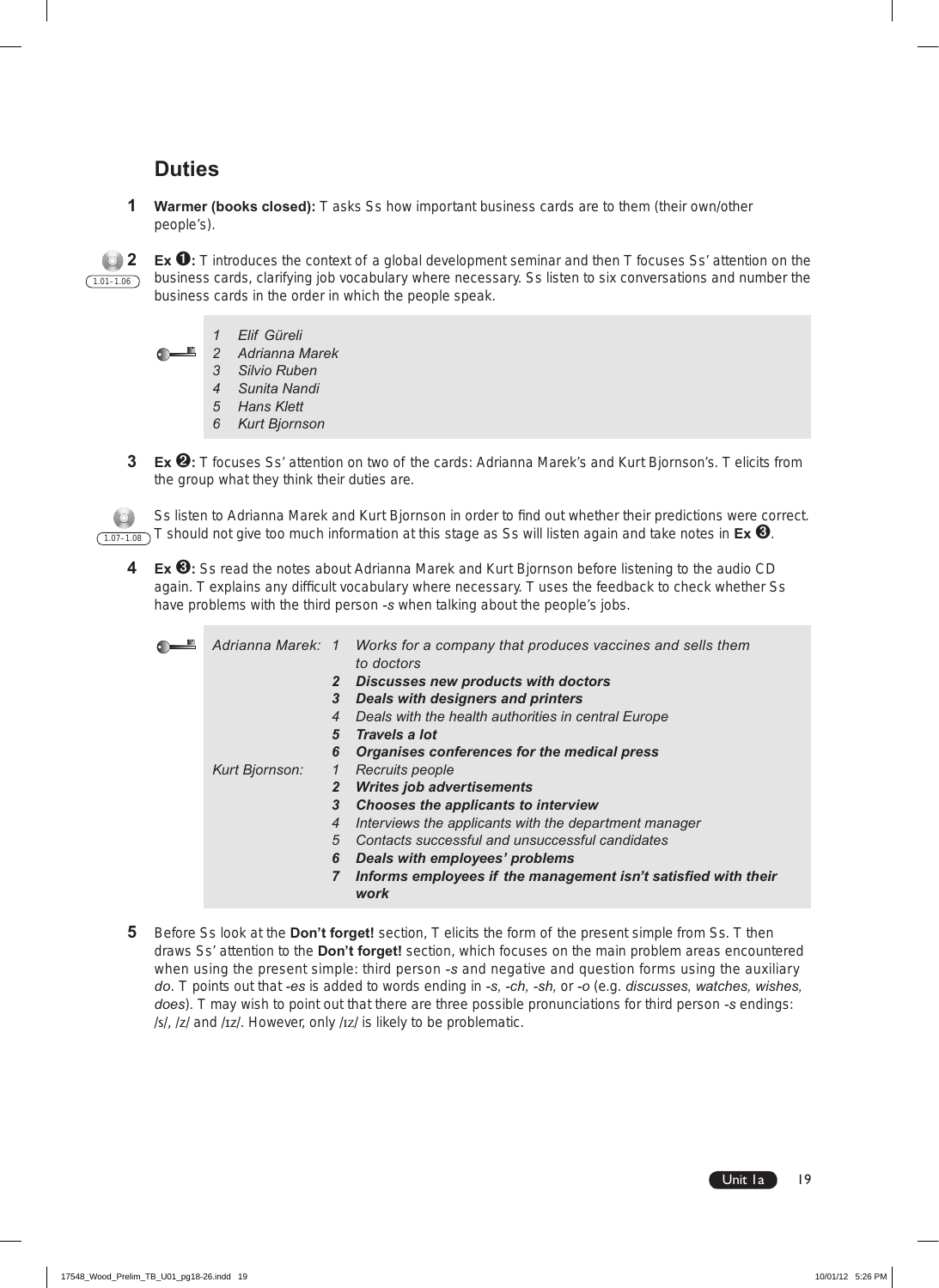- **6 Ex**  $\bullet$ **:** Ss decide individually (or in pairs) which person each question is for. The exercise recycles some of the vocabulary from the audioscript but also includes some as yet unseen vocabulary, which T may need to explain.
	- **Martin**  *1 Silvio Ruben*
		- *2 Adrianna Marek*
		- *3 Elif Güreli*
		- *4 Sunita Nandi*
		- *5 Silvio Ruben*
		- *6 Kurt Bjornson*
		- *7 Hans Kletter*
		- *8 Elif Güreli*
		- *9 Kurt Bjornson*
		- *10 Hans Kletter (although Kurt Bjornson works for a packaging company, he works in Human Resources.)*

This activity can be used to make the point that it is often not necessary to understand every word in order to extract sufficient meaning for the reader's purpose. This point is emphasised in the accompanying **Reading tip**. T may wish to ask Ss to underline the vocabulary which suggested the answer (e.g. in Question 8 the mention of *software* immediately suggests that the question is for Elif Güreli, the IT consultant).

**7 Ex <b>☉**: Ss mingle in order to find out the information. This activity allows Ss to use the present simple and some of the vocabulary that has already been presented. It also allows T to monitor the use of the present simple and give further practice where necessary.

# **Talking about your job**

- **8 Ex** ➊**:** Ss match sentence halves about Sunita. This enables Ss to review some general work-related vocabulary which they will need in order to speak about their jobs. Before Ss begin, T elicits what an accountant's job might involve. T then ensures that Ss are aware that prepositions are followed by a noun or *-ing*, e.g. *I deal with questions; I'm responsible for checking.* T also draws Ss' attention to the fact that *involve* is followed by a noun or *-ing*, e.g. *My job also involves giving financial advice.* T points out that Shoreditch is an area in the East of London on the edge of the central financial district known as 'The City'.
	- *2 I'm responsible for checking companies' accounts/giving financial advice.* 
		- *3 My job also involves giving financial advice/checking companies' accounts.*
		- *4 I deal with questions people have about their accounts.*
		- *5 As part of my job I have to produce financial reports.*
		- *6 I am based in Shoreditch in East London.*
- **9 Ex <sup><b>☉**</sup>: Ss work in pairs to find out about their partner's job. This allows Ss to practise the present simple and some of the vocabulary from the unit. Ss need to take notes as they will write an article about their partner's job in the **Self-study** section. T reminds Ss that they can use the phrases used by Sunita Nandi in **Ex** ➊.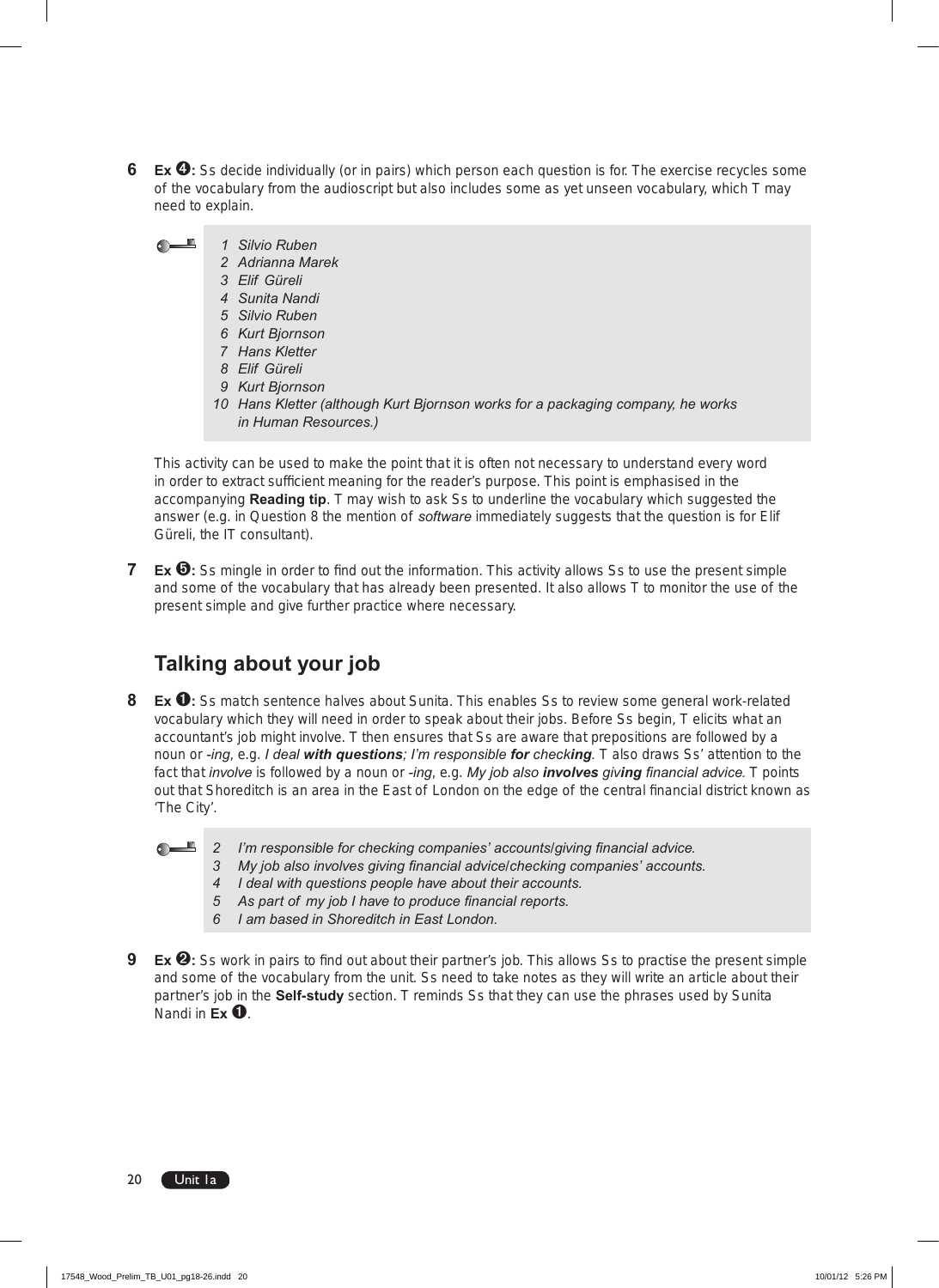## **Self-study**

| <b>Ex <math>\mathbf{0}: 2</math></b> provide a service | 3<br>4<br>5 <sup>5</sup><br>6<br>7                                                                                                                                                                                                 | interview an applicant<br>deal with a problem<br>attend a meeting<br>keep a record<br>organise a conference |                          |    |    |                                      |                               |    |    |     |     |     |
|--------------------------------------------------------|------------------------------------------------------------------------------------------------------------------------------------------------------------------------------------------------------------------------------------|-------------------------------------------------------------------------------------------------------------|--------------------------|----|----|--------------------------------------|-------------------------------|----|----|-----|-----|-----|
|                                                        | Ex 2: Suggested answers:<br>give a presentation<br>1<br>provide support<br>2<br>3<br>interview a candidate<br>4<br>deal with people<br>5<br>attend a training session<br>6 <sup>1</sup><br>keep a diary<br>7<br>organise a holiday |                                                                                                             |                          |    |    |                                      |                               |    |    |     |     |     |
| Ex $\mathbf{\Theta}$ : product                         | sale                                                                                                                                                                                                                               | organisation<br>interview<br>applicant<br>advertising                                                       |                          |    |    | produce<br>sell<br>organise<br>apply | <i>interview</i><br>advertise |    |    |     |     |     |
| $Ex$ $\mathbf{\Theta}$ :                               | $\mathcal I$<br>2<br>3<br>4<br>$\sqrt{5}$<br>6<br>7                                                                                                                                                                                | interview<br>organise<br>advertise<br>products<br>sales                                                     | applicants<br>discussion |    |    |                                      |                               |    |    |     |     |     |
| $Ex$ $\mathbf{\Theta}$ : 1A                            |                                                                                                                                                                                                                                    | 2C                                                                                                          | 3B                       | 4A | 5A | 6A                                   | 7B                            | 8A | 9C | 10C | 11A | 12B |

# **Essential vocabulary**

accountant to attend (a meeting) to advertise consultant to deal with (a problem) applicant human resources (HR) manager to discuss (problems) to be based on marketing manager to give (advice) department production manager to interview (applicants) financial products sales executive to involve  $(+)$ -ing) head

to work as  $(+ job)$  to provide (a service) to work for (+ company) to be responsible for (+ -ing) to work in (the food industry)

to keep (a record) personnel **Work** to organise (a conference)

#### **Jobs Duties General**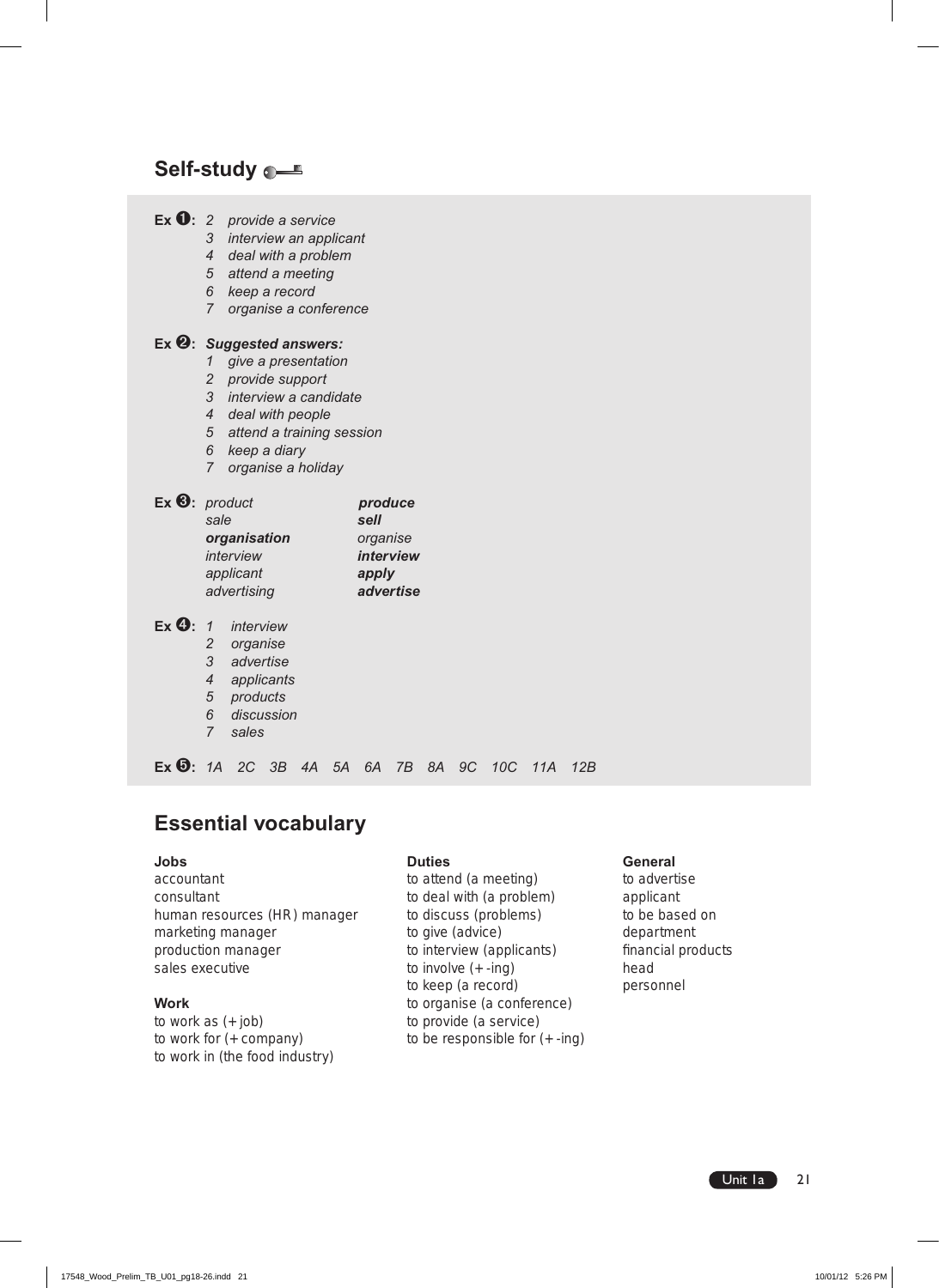## **Audioscript: Listening 1**

| <b>Conversation 1</b> | Silvio<br>Elif<br><b>Silvio</b><br>Elif | So, do you live in Geneva then $-$ or are you just here for the<br>meeting?<br>No, I'm from Istanbul, but my company has an office here.<br>What kind of company is it?<br>I work for an IT company. I'm a consultant.                                    |
|-----------------------|-----------------------------------------|-----------------------------------------------------------------------------------------------------------------------------------------------------------------------------------------------------------------------------------------------------------|
| <b>Conversation 2</b> | Hans<br>Adrianna<br>Hans<br>Adrianna    | Where do you work?<br>I work for a large pharmaceutical company.<br>And what do you do?<br>I'm the head of the marketing department.                                                                                                                      |
| <b>Conversation 3</b> | Kurt<br>Silvio<br>Kurt<br>Silvio        | So what kind of products do you sell?<br>Anything that helps people make money.<br>How do you mean?<br>Financial services. I sell investment products.                                                                                                    |
| <b>Conversation 4</b> | Elif<br>Sunita<br>Elif<br>Sunita        | Tell me, does your consultancy work with big companies?<br>No, we do the accounts for small and medium-sized companies.<br>Ah, I see. Are all of your clients in London?<br>Most of them. But we also work for some international charities<br>in Geneva. |
| <b>Conversation 5</b> | <b>Silvio</b><br>Hans<br>Silvio<br>Hans | So, you work in the food industry?<br>Yes, I'm a factory manager.<br>Oh, really? What do you make?<br>We produce frozen food.                                                                                                                             |
| <b>Conversation 6</b> | Sunita<br>Kurt<br>Sunita<br>Kurt        | And what do you do?<br>I manage a human resources department.<br>What kind of company do you work for?<br>We make packaging for fresh food.                                                                                                               |

### **Audioscript: Listening 2**

### *Adrianna Marek*

*Hello, I'm Adrianna Marek. I work as a marketing manager for a large pharmaceuticals company. My department produces vaccines against hepatitis and so on. We normally sell our vaccines directly*  to doctors so one of my jobs is to discuss our new products with doctors. Marketing managers don't *always do this, but I do as I'm a qualified doctor. I'm also responsible for our publicity material so I have to deal with designers and printers. I'm responsible for central Europe, so I have to deal with the health authorities in the different central European countries. That means my job involves a lot of travelling. And finally, when we produce a new vaccine, it's my job to organise a conference for the medical press so they can ask us questions about it.*

### *Kurt Bjornson*

*Hello, I'm Kurt Bjornson. I work for a company called Vacupack. I'm responsible for employing most of the people in the company. I write the job advertisements and then I have to choose which applicants I want to interview. Usually, I interview the applicants with the head of the department where the vacancy is. I then have to contact the applicants after the interview, both the successful and unsuccessful ones. Another duty is dealing with employees' problems. Of course many of them are work-related, but people do sometimes come to discuss personal problems with me. My job also involves informing employees if the management isn't satisfied with their work, which isn't a pleasant part of the job.*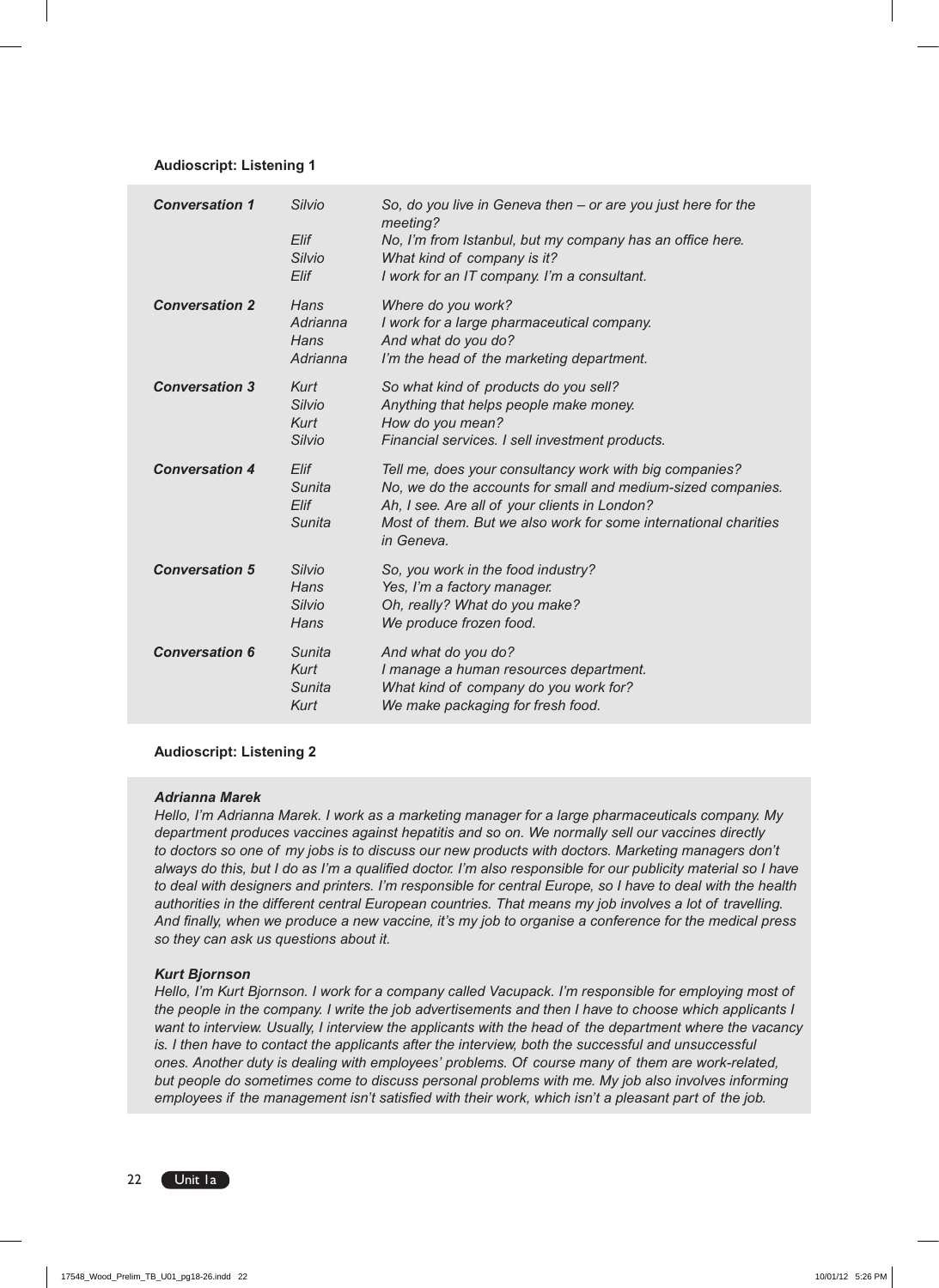# **Unit 1b Working conditions**

| <b>Objectives:</b> | To enable Ss to talk about working conditions             |
|--------------------|-----------------------------------------------------------|
|                    | To practise reading for gist and for specific information |
|                    | To review adverbs of frequency                            |

| <b>Unit overview</b>       |                                                                                                                                                                      |  |  |  |  |  |  |  |
|----------------------------|----------------------------------------------------------------------------------------------------------------------------------------------------------------------|--|--|--|--|--|--|--|
| <b>Comments about work</b> |                                                                                                                                                                      |  |  |  |  |  |  |  |
| Warmer                     | T asks Ss whether they have a suggestions/comments box at work.                                                                                                      |  |  |  |  |  |  |  |
| Reading                    | Ss look at comments made by employees and answer comprehension<br>questions.                                                                                         |  |  |  |  |  |  |  |
| Language focus             | Ss place adverbs of frequency on a scale from most to least frequent and<br>review word order in a sentence.                                                         |  |  |  |  |  |  |  |
| Speaking                   | Ss use the adverbs of frequency to talk about what they do at/outside work.<br>Ss then decide how they would deal with the problems/comments in the<br>comments box. |  |  |  |  |  |  |  |
|                            | Terms and conditions of employment                                                                                                                                   |  |  |  |  |  |  |  |
| Vocabulary                 | Ss match vocabulary in preparation for the reading task.                                                                                                             |  |  |  |  |  |  |  |
| Reading                    | Ss gist-read a Terms and Conditions of Employment document. They then read<br>the text again and answer multiple-choice comprehension questions.                     |  |  |  |  |  |  |  |
| Speaking                   | Ss discuss their own conditions of employment.                                                                                                                       |  |  |  |  |  |  |  |
| Self-study                 |                                                                                                                                                                      |  |  |  |  |  |  |  |
| Vocabulary                 | Recycling of vocabulary from the unit.                                                                                                                               |  |  |  |  |  |  |  |
|                            | Word search.                                                                                                                                                         |  |  |  |  |  |  |  |
|                            | Gap-fill exercise (prepositions).                                                                                                                                    |  |  |  |  |  |  |  |
| Writing                    | Ss write about their own conditions of employment.                                                                                                                   |  |  |  |  |  |  |  |
| Exam practice              | Note completion exercise (Reading Test Part Seven).                                                                                                                  |  |  |  |  |  |  |  |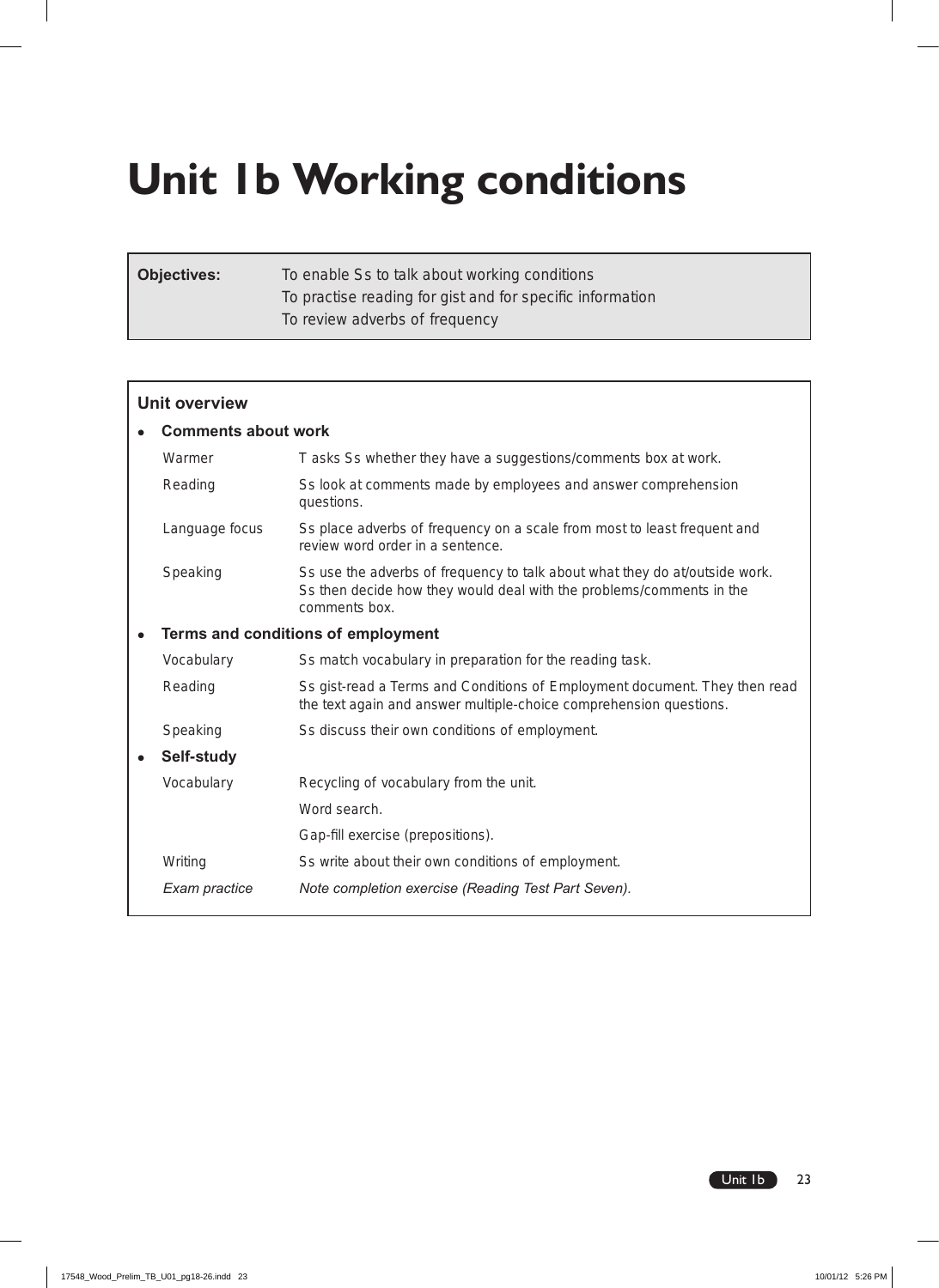# **Comments about work**

- **1 Warmer (books closed):** T asks Ss whether they have a suggestions box or a comments box at work. If so, what kind of things do people write about? If not, T asks what other system they have for dealing with problems/complaints at work. T asks what typical problems they have at work.
- **2 Ex** ➊**:** Ss read the comments in order to answer the questions.
	- <u>n</u>
		- *1 They are rarely for him/her. 2 They frequently run out of stationery.*
		- *There isn't a sensible system for ordering supplies.*
		- *3 They don't receive overtime pay when they work late.*
		- *They get their bonus annually but one person would prefer it monthly.*
		- *4 Equipment breaks down during presentations. There isn't a sensible system for ordering supplies. One person thinks they have too many meetings. One person answers the phone a lot but it is never for him/her.*
		- *5 The only person who makes a suggestion as well as a comment is the person who writes about the bonus system.*
- **3 Ex <sup>** $\odot$ **</sup>:** T asks Ss to underline any adverbs of frequency in the comments and checks their meaning. Ss then look at the adverbs of frequency in the exercise and write them in the appropriate place on the line. They then compare their order with a partner.

*never rarely occasionally sometimes frequently/often usually always*

**4 Ex** ➌**:** Ss look at the comments again in order to work out the position of adverbs of frequency. They then complete the **Don't forget!** section.

## **Adverbs of frequency: word order**

- *Words such as always, usually, often, frequently, sometimes, occasionally, rarely and never usually come before the verb.*
- *However, these words come after the verb to be.*
- *Words such as hourly, daily, weekly, annually and monthly come after the verb, often at the end of the sentence.*
- **5 Ex** ➍**:** Ss work in pairs to discuss routines: both work-related and personal.
- **6 Ex**  $\bullet$ **:** T might wish to get Ss to change partners. Ss look at the comments again and make suggestions as to how to deal with them.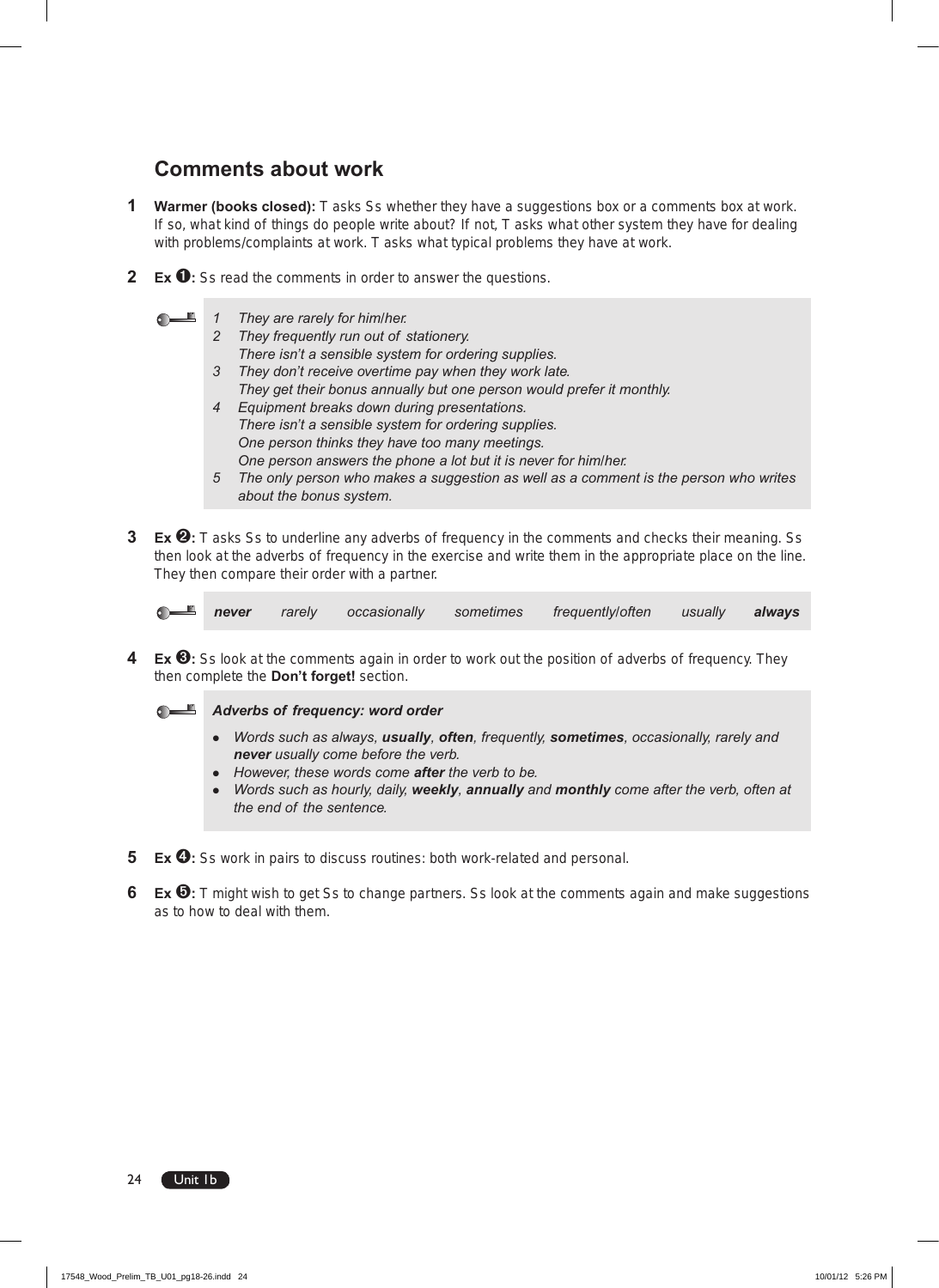# **Terms and conditions of employment**

**7 Ex** ➊**:** Ss match items of vocabulary with the appropriate meaning in order to prepare for **Ex** ➋. T could ask Ss to scan the Terms and Conditions of Employment text in **Ex** ➋ to see if they can work out the meaning of unknown words.

|  | money a person receives for work                                                                                              |
|--|-------------------------------------------------------------------------------------------------------------------------------|
|  | to look at something again in order to change it                                                                              |
|  | work clothes that people wear to keep their own clothes clean                                                                 |
|  | rules people have to follow                                                                                                   |
|  | extra hours a person works                                                                                                    |
|  | holiday from work                                                                                                             |
|  | the person you are directly responsible to                                                                                    |
|  | time to have a rest and possibly something to eat or drink                                                                    |
|  | to give somebody something he/she needs                                                                                       |
|  |                                                                                                                               |
|  | 2 salary<br>3 to review<br>4 overalls<br>5 regulations<br>6 overtime<br>7 leave<br>8 line manager<br>9 break<br>10 to provide |

**8 Ex** ➋**:** Ss read the Terms and Conditions of Employment text for gist and decide what type of work the document refers to.

 $\bullet$ Ľ

*Factory work (shifts, safety regulations, overalls).* 

Ss then read the multiple-choice questions before looking for the answers in the text.



**9 Ex ❸**: Ss work in pairs to discuss their conditions of employment. Some ideas have been given but Ss do not have to discuss all of them. They may also have ideas of their own. The pairs then give feedback to the whole class on what was the same for both partners.